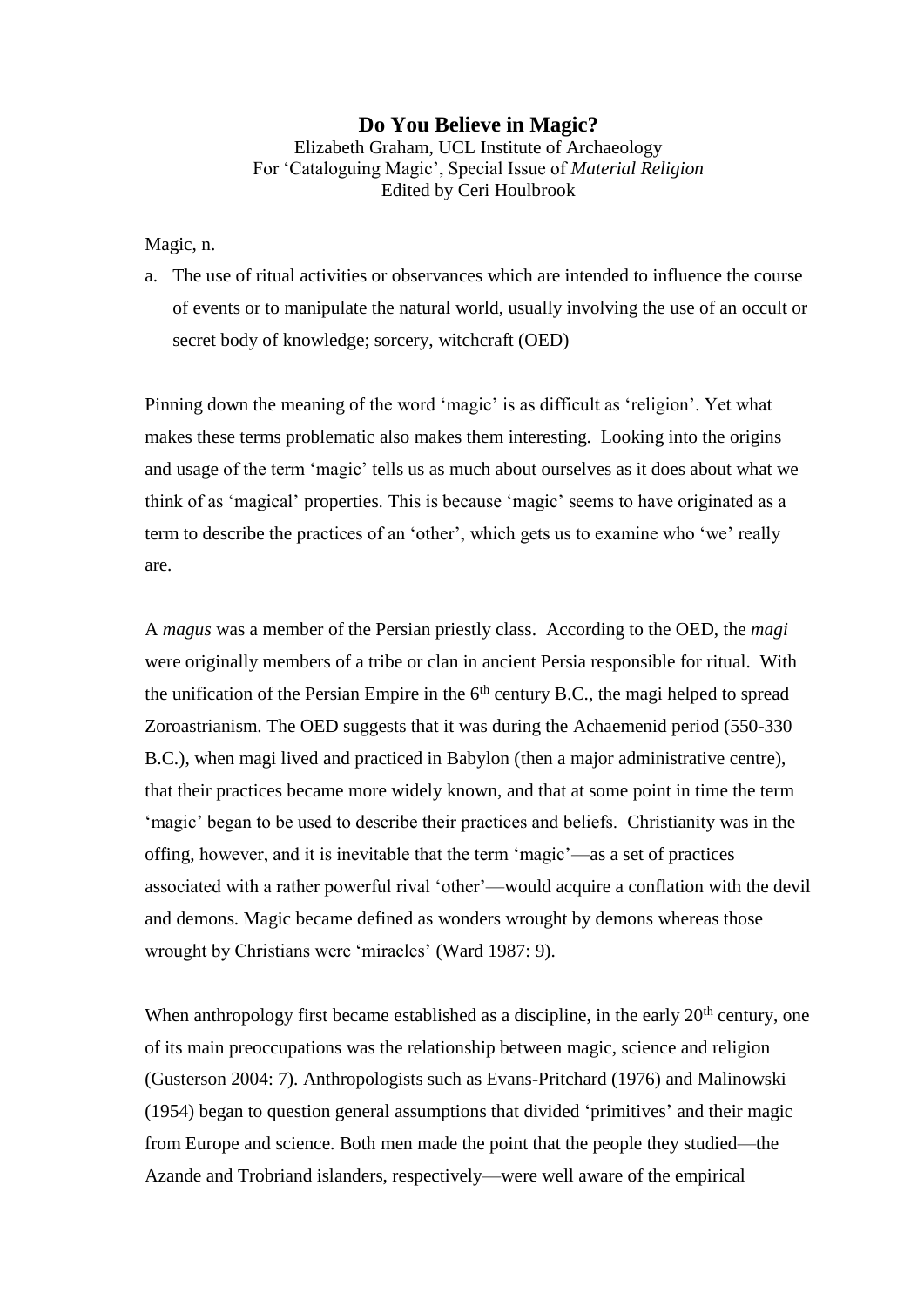relationships in the world around them. The Trobrianders were said to turn to magic only when the practical knowledge and technology they had accumulated did not work. Evans-Pritchard argued that Azande witchcraft came into play only when events could not be explained by other means. An example from a western worldview might be the way we use 'coincidence' or 'chance' to account for an occurrence that cannot be explained by cause-and-effect; the Azande would attribute such an occurrence to 'witchcraft' (Gusterson 2004: 7; Evans-Pritchard 1976: 63-83; Malinowski 1954).

Despite anthropologists' attempts to move away from Victorian and Edwardian dichotomies (they use magic/we use science; they have magic/we have religion), the idea that 'magic' actually meant something did not go away. Malinowski and Evans-Pritchard simply made the point that the Trobrianders and Azande lived in a more logical world than had theretofore been attributed to 'primitives', but this still left room for magic and 'witchcraft' as viable terms. 'Witchcraft' of course is our word. *Mangu* is the zande term for the substance found in a person's body that gives that person the capacity for what we call 'witchcraft', and *boro mangu* is someone who possesses and uses this capacity (Marc Brightman, personal communication 2015). The question is, why did Evans-Pritchard use the term 'witchcraft' to describe Azande practice? Why did he not use their own words? To turn again to the OED, 'witchcraft' is defined as 'the exercise of supernatural power supposed to be possessed by persons in league with the devil or evil spirits'. Like 'magic', witchcraft has its origins in the Christian world view. Essentially, *any* practices or rituals or beliefs that were not in accord with Christianity were labelled magic or witchcraft, and any effectiveness was said to be the work of demons or the devil. Does this historical scenario leave us any room to argue that 'magic' can be used productively?

One way would be to recognise fully and openly that 'magic' as a term is problematic. It did not arise as a straightforward attempt to describe an object or an action; it does not represent an exclusive set of ideas (Graham 2009: 19). Instead, there developed an arrangement of ideas at a particular point in time (Christianity and Christian evangelization) that made the concept of magic as we have come to define it possible (Hacking 2002: 37). I say 'as we have come to define it' because, prior to the early Christian era, if the term was used at all, 'magic' referred to the particular rituals and practices of the Persian magi resident in Babylon without the deleterious connotations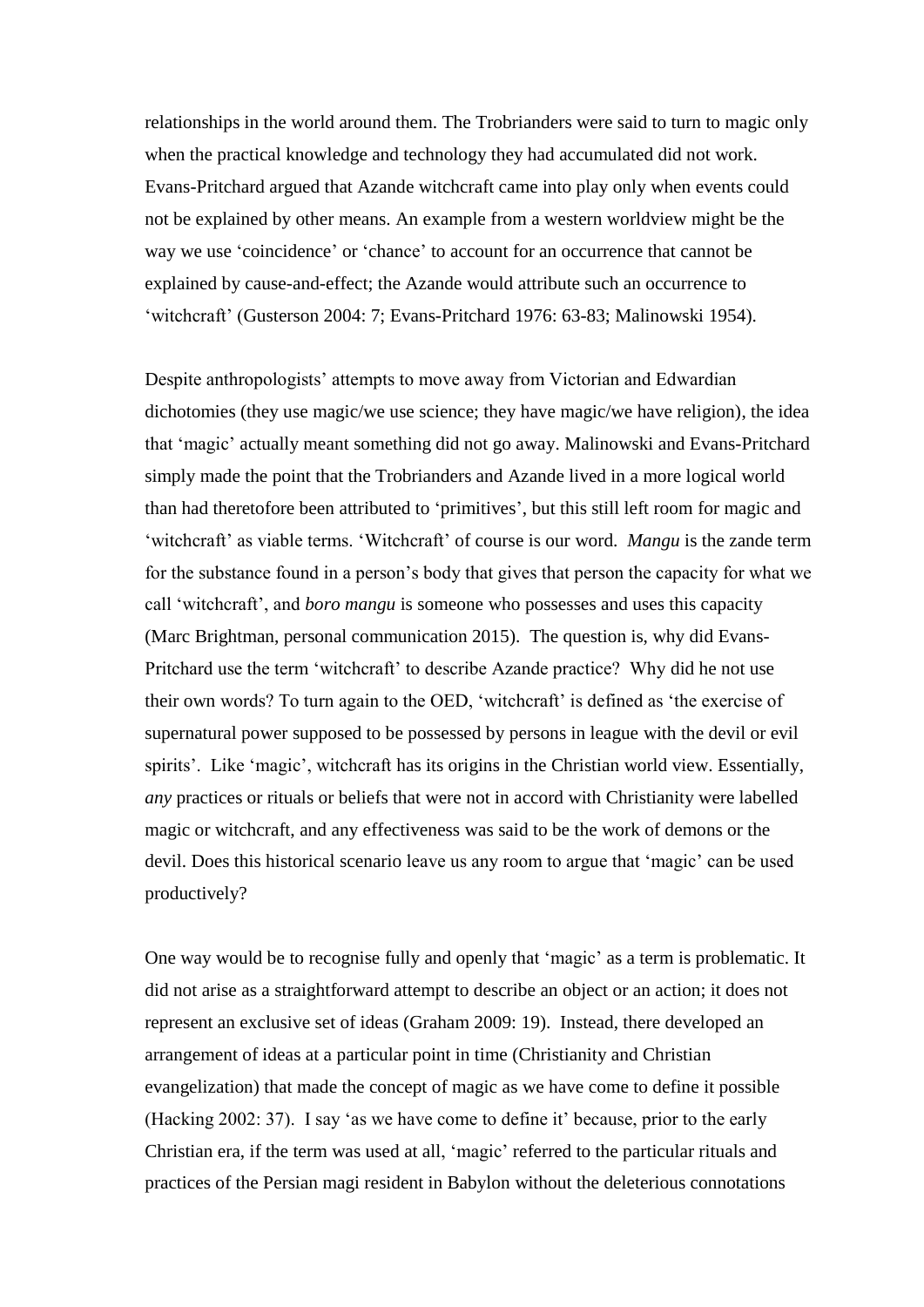subsequently assigned to it under Christianity. Thus we have to ask ourselves what we mean when we refer to shoes concealed within house walls or cowries used in medicine as 'magical' practices.

It is likely that some of us (the authors of papers in this issue) would say that we practice no formal 'religion' and therefore do not see 'magic' as the work of a demon or the devil. But even practicing Christians or Muslims are unlikely to use the word 'magic' this way these days. Thus magic has broken away to some extent from its tether to religion. On the other hand, using 'religion' to help clarify 'magic' is less than satisfying, because the term 'religion', like 'magic', has roots in particular historical circumstances (Graham 2011: 66-80; Graham et al. 2013: 166-168). 'Religion' is said to derive from the Latin root *religare,* meaning 'to bind' (Graham et al. 2013: 167). It is a western category and did not exist as a concept in Asia, at least prior to modern times (Bowie 2000, 22n23, citing Pieris 1988: 90); nor was 'religion' a concept that existed among the Precolumbian Maya (Pharo 2007), whom I study. Indications are that the problems defining relationships between magic, religion, and science (Cunningham 1999; Tambiah 1990) arise from the fact that each word materialised not as a name for a clearly defined concept that covered activities that were not something else but as devices to create and maintain divisions under particular socio-cultural agendas. As Tambiah (1990: 2) observes, 'we have to confront today the question whether or not the categories of magic, science and religion may be "tendentious" and their analytical value rendered suspect by their historical "embeddedness"'.

Does this leave us room to argue that 'magic' can nonetheless be used productively? We could take the first part of the OED definition and use 'magic' to apply to the use of activities or observances or actions intended to influence the course of events or to manipulate the natural world, without reference to witchcraft or the occult or the devil. We could also draw from Tambiah the idea that magic involves ritual acts focused on objects and their properties (Cunningham 1999, 68). There is also the fact that 'magic' has taken on new meaning over time. As articulated by Simon Coleman (2008: 11), 'The magic of today as practiced in the West (and emergent when Malinowski was writing) has a far more romantic aura, and it resonates with anthropological worldviews in its eclecticism and self-conscious embrace of otherness.' In this light, 'magic' can be used in contexts to investigate, as Houlbrook suggests, the complex biographies of ritual and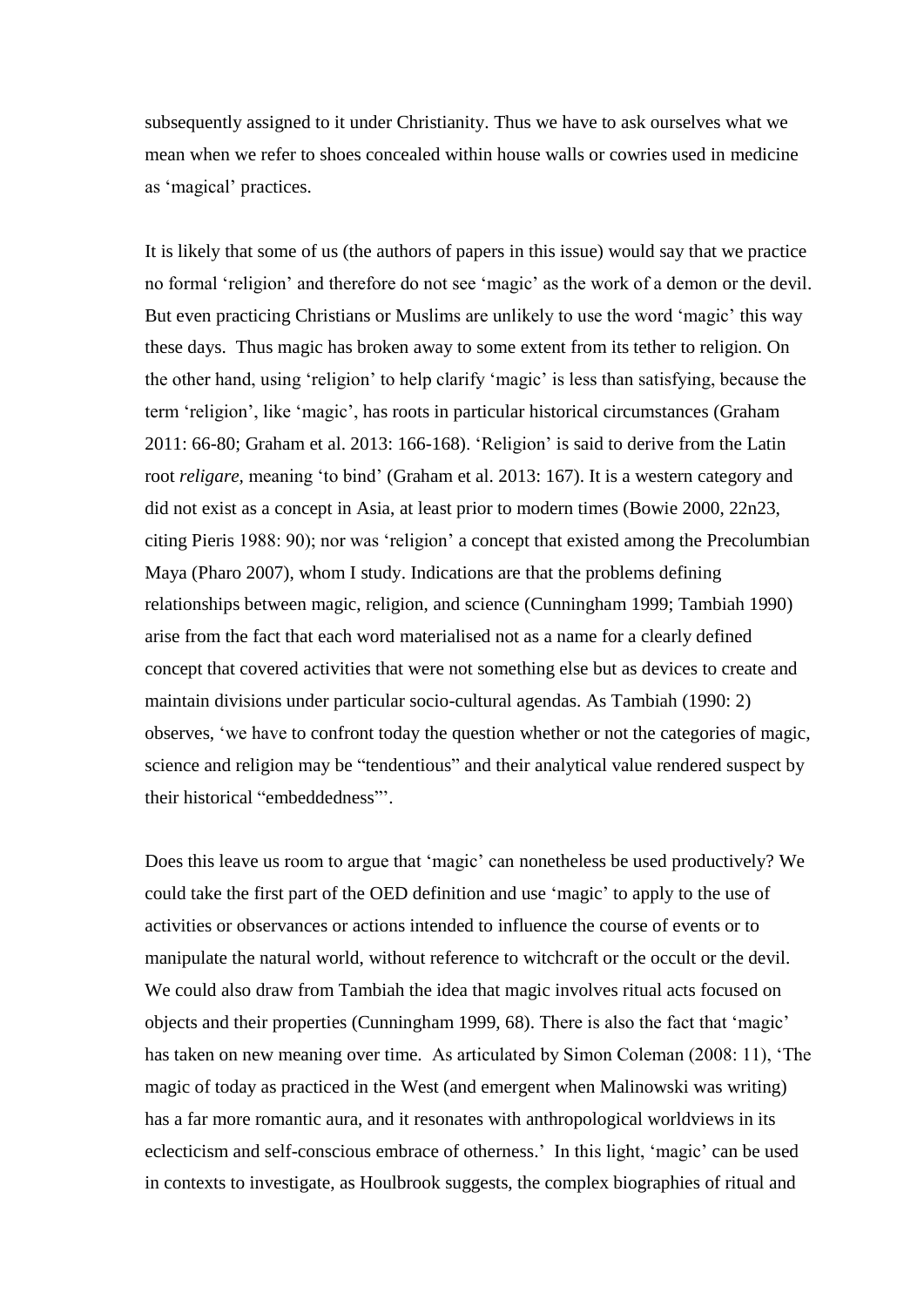folkoric objects within museum contexts. Given our updated definition and connotations, however, objects labelled 'magical' in museums perforce must also include elite and/or institutional objects—for example, monarchs' books of prayer, church candles, saints' statues in shrines or chapels, or the objects used to present offerings during mass or services—because all these are objects used in ritual activities or observances and are intended to influence the course of events. This use of 'magic' would probably raise a few eyebrows, but it would require museum-goers to drop expectations that magic is confined to folk or popular belief. It would also put emphasis on the idea that magic covers all attempts, institutional or otherwise, that people make to control their lives. Thus there is legitimate power in magic as an act of negotiation, even if the result (by the cause-and-effect standard of science) is not achieved.

There remains the issue, however, given its history, of whether or not 'magic' should be applied in the context of non-European or non-western objects. If the objects are deemed to be associated with rituals or activities intended to influence the course of events, best practice would call for the use of local and indigenous terms whenever possible, without translation—as pointed out above in the case of Azande *mangu.* It is possible to describe *mangu*, for example, without calling it witchcraft. If 'magic' is used as an organizing theme, it will be important to convey, particularly in association with European material culture, that 'magic' can be applied to *any* object associated with an activity intended to influence the course of events, and not just 'popular' beliefs. This will hasten the selfcritical process that began long ago with Evans-Pritchard and Malinowski.

## **References**

Bowie, Fiona. 2000. *The Anthropology of Religion*. Oxford: Blackwell.

Coleman, Simon. The Magic of Anthropology. *Anthropology News* 45(8): 8, 11.

Cunningham, Graham. 1999. *Religion and Magic*. Edinburgh: Edinburgh University Press.

Evans-Pritchard, Edward. 1976. *Witchcraft, Oracles, and Magic among the Azande.* Oxford: Clarendon Press.